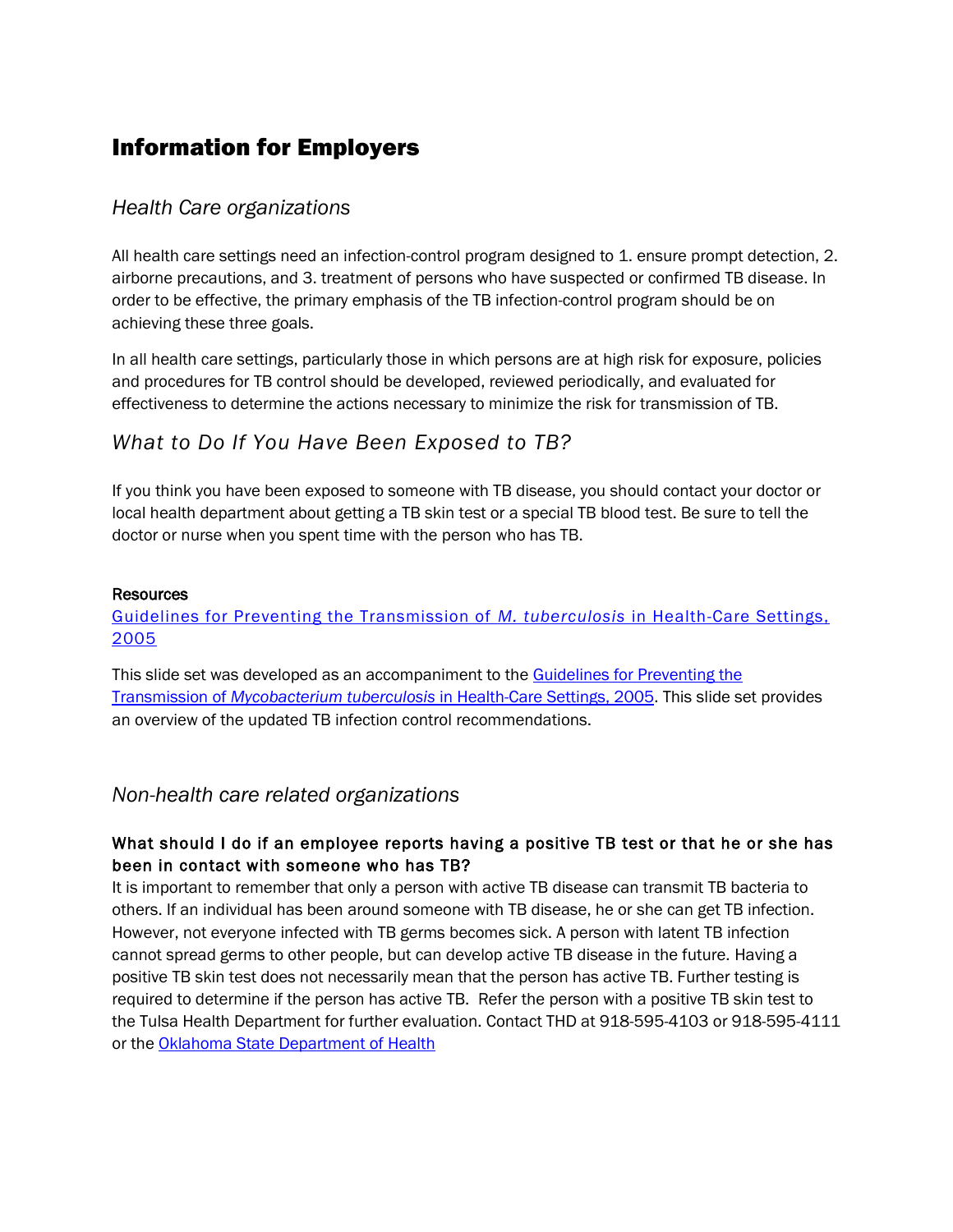## What will happen after I contact my local or state TB control program for assistance?

The TB control program will determine if the employee has latent TB infection or TB disease. Since people with latent TB infection cannot spread TB to others, nothing further will need to be done in the workplace. However, if the employee has active TB disease, the TB control program will start a contact investigation. The investigation will help them find out how the employee may have been exposed to TB and to determine who else might be at risk.

During the investigation, the health department will ask the employee about his or her job, such as the work hours, working conditions, and people who work closely with him or her. The TB control program may set up an appointment to talk with you and to tour your workplace. They may also want to talk to people who regularly visit your workplace. Throughout the investigation, they will work with you to make sure that the employee's identity is kept confidential.

#### Resources

### [Tuberculosis Information for Employers in Non-Healthcare Settings](http://www.cdc.gov/tb/publications/factsheets/general/nonhealthcare_employers.htm)

#### Correctional Facility Staff and Inmates

TB control can be particularly problematic in correctional and detention facilities, in which persons from diverse backgrounds and communities are housed in close proximity for varying periods. Effective TB prevention and control measures in correctional facilities include

- early identification of persons with TB disease through entry and periodic follow-up screening;
- successful treatment of TB disease and latent TB infection;
- appropriate use of airborne precautions (e.g., airborne infection isolation, environmental controls, and respiratory protection);
- comprehensive discharge planning; and
- thorough and efficient contact investigation.

These measures should be instituted in close collaboration with local or state health department TBcontrol programs and other key partners. Continuing education of inmates, detainees, and correctional facility staff is necessary to maximize cooperation and participation. To ensure TB prevention and control measures are effective, periodic program evaluation should be conducted.

#### **Resources**

[Prevention and Control of Tuberculosis in Correctional and Detention Facilities: Recommendations](http://www.cdc.gov/mmwr/preview/mmwrhtml/rr5509a1.htm)  [from CDC](http://www.cdc.gov/mmwr/preview/mmwrhtml/rr5509a1.htm)